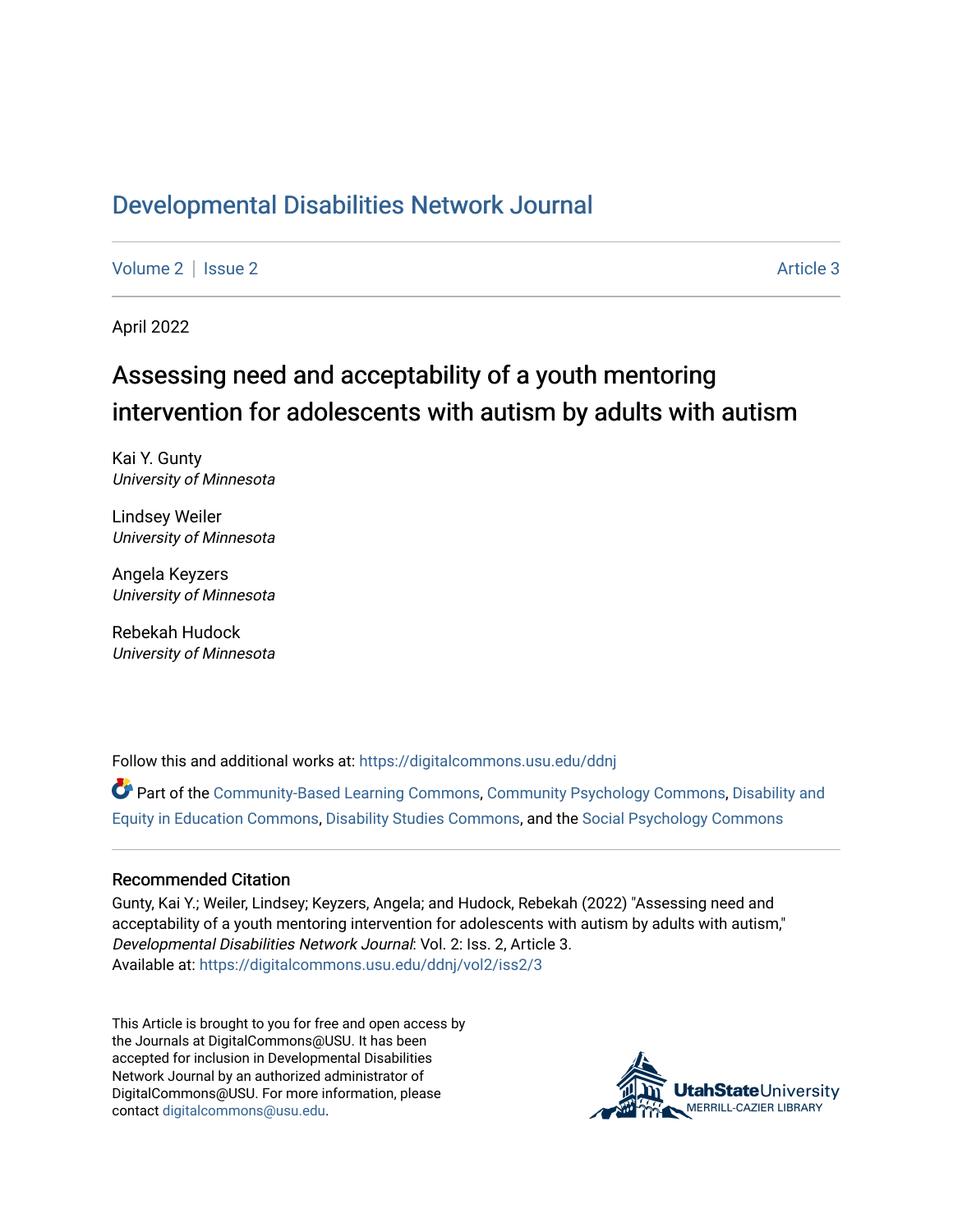## **Assessing Need and Acceptability of a Youth Mentoring Intervention for Adolescents with Autism by Adults with Autism <sup>a</sup>**

Kai Y. Gunty, Lindsey Weiler, Angela Keyzers, & Rebekah Hudock University of Minnesota, St. Paul, MN

## **Abstract**

*Background: Adult mentors can positively influence development, yet youth with autism spectrum disorders (ASD) have too little access to adult mentors who can provide role modeling, guidance, and support. Furthermore, neurotypical adult mentors (i.e., adult mentors without ASD) may not understand the day-to-day realities that youth with ASD*  face and the social world they navigate. Therefore, it is possible that adults with ASD may *be particularly well-suited as mentors for youth with ASD.* 

*Method: Six semi-structured focus groups of four to seven people each explored the need for a mentoring program to bridge the gap between the supports youth with ASD need and what they currently receive. These focus groups included key stakeholders: youth with ASD, adults with ASD, and parents of youth and adults with ASD.* 

*Results: Focus groups with key stakeholders demonstrate a significant need for the development of a one-to-one youth mentoring program delivered by adults with ASD.*

*Conclusion: There are significant gaps between the supports (particularly social supports) that adolescents with ASD need and those that are available to them. All of the focus groups concluded that a mentoring program in which adults with ASD are mentors for youth with ASD seems to be an acceptable and much-needed support for adolescents with ASD. Such a program is not currently known to exist.*

## **Plain Language Summary**

*Youth and young adults with autism face difficulties. They often feel like they do not have the friendships they want. They also often feel like they are not connected to their communities. Sometimes, adults can support youth informally through mentoring. There are few mentoring programs for youth with autism. Also, all the known programs like that use mentors without autism. This study looks at whether people think it would be useful to develop more mentoring programs for youth with autism. It also looks at using young adults with autism as mentors for youth with autism.*

Autism spectrum disorder (ASD) is a neurodevelopmental disorder characterized by deficits in social skills and the presence of repetitive, restricted patterns of behavior (American Psychiatric Association [APA], 2013). Because of the different ways ASD can impact an individual's

<sup>a</sup> Correspondence concerning this article should be addressed to Kai Gunty, School of Social Work, University of Minnesota, 105 Peters Hall, 1404 Gortner Ave., St. Paul, MN 55108. Email: [gunty004@umn.edu](mailto:gunty004@umn.edu)

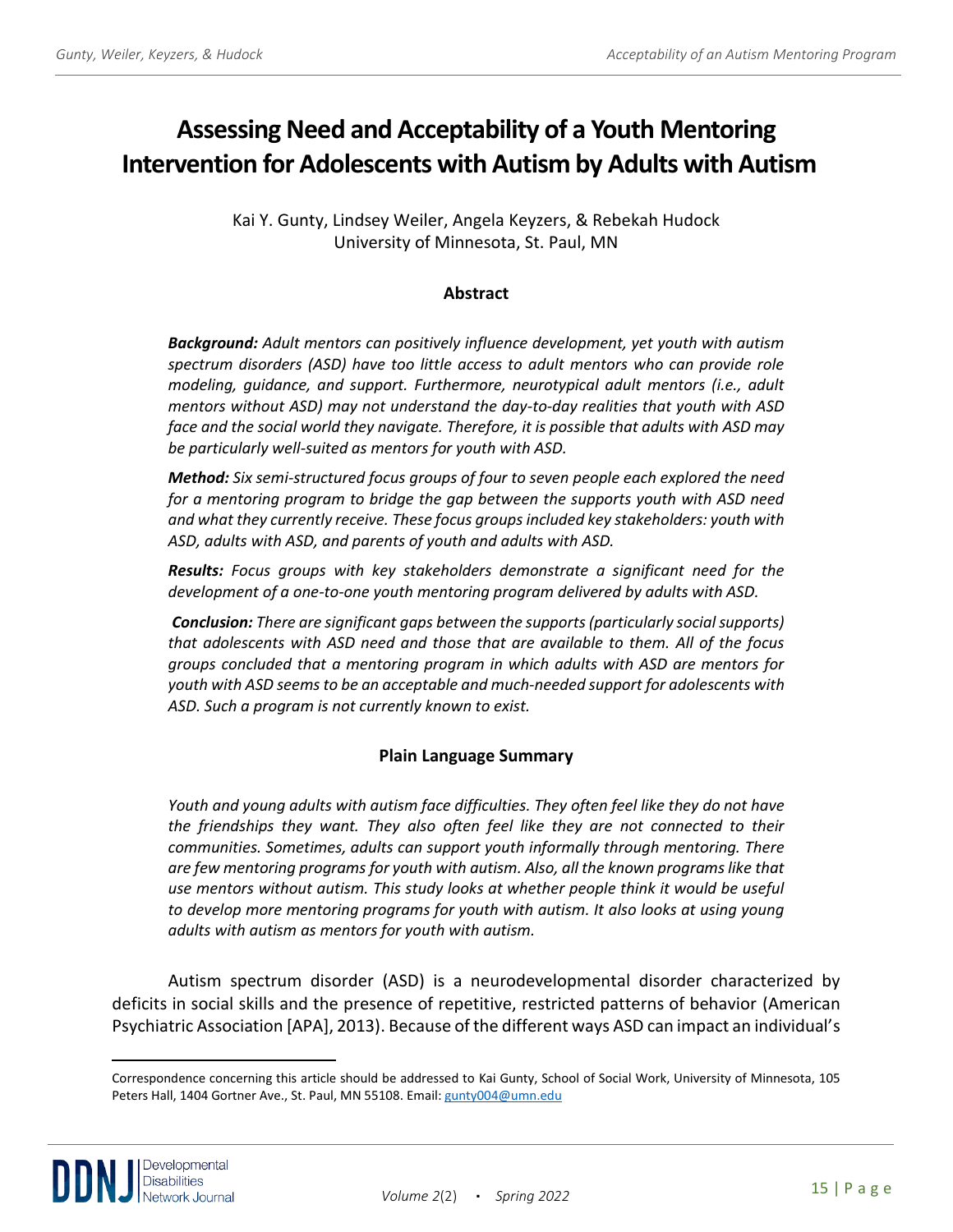functioning and well-being, many individuals with ASD need and/or benefit from services and supports throughout their lives (Bower Russa et al., 2015). While there are many interventions available for young children with ASD (Howlin & Magiati, 2009), availability of supports wanes by adolescence (McStay et al., 2014). This paucity of services and supports continues during and through the transition to adulthood (Bower Russa et al., 2015).

Despite showing high levels of family coping, families of children with ASD also report high levels of uncertainty and stress during adolescence (Bower Russa et al., 2015; O'Brien, 2016). Indeed, youth with ASD are vulnerable to social, emotional, educational, and vocational difficulties during and around the transition from adolescence to adulthood (Roux et al., 2015). One of the core symptoms of ASD that can have a significant impact on an individual's well-being is difficulty forming and maintaining relationships (APA, 2013). Adolescents with ASD are more likely than other youth to report that they never receive calls from friends or invitations to social activities and never see friends outside of school (Shattuck et al, 2011). Yet, many youth with ASD desire friendships and close relationships and report that friendships are important to their overall well-being (Danker et al., 2019).

Youth who lack quality social support from family and friends are vulnerable to mental health problems (Colarossi & Eccles, 2003; Klineberg et al., 2006) and at-risk of negative life trajectories. Adults with ASD tend to be under-engaged with their communities and often experience low self-efficacy regarding relationships, employment, and independent living (Henninger & Taylor, 2013; Roux et al., 2015). They are also more likely than the general population to experience suicidal ideation (Cassidy et al., 2019). At the same time, young adults with ASD want supportive help to overcome unwanted difficulties so that they can be full, contributing members of their communities (Sosnowy et al., 2017).

It is necessary to identify services that are accessible and satisfactory to young people with ASD because of the difficulties people with ASD face in adolescence and young adulthood. In the general population, relationships with caring, nonparental adults (i.e., mentors) are critical to healthy child and adolescent development (Rhodes & Lowe, 2008). Such relationships can positively influence many outcomes, including interpersonal relationships, academic achievement, self-confidence, mental health, and problem behaviors (Raposa et al., 2019). Despite these important effects, mentoring interventions have rarely been investigated specifically for youth with ASD.

One pilot study examined a program that paired nine adolescents with ASD with neurotypical college- or graduate-student mentors and found evidence of adolescent participants with ASD feeling more socially connected (Curtin et al., 2016). Social connection, in turn, is associated with better mental health for this population (Gotham et al., 2015). Given the reciprocal nature of youth mentoring relationships, there is potential for a program to also benefit young adult mentors. Previous research found that mentoring can positively impact mentors' self-esteem and interpersonal and problem-solving skills (Weiler et al., 2013). It could be advantageous to explore a model in which young adults with ASD provide mentorship for adolescents with ASD. Such a mentoring program could have substantial positive effects for participants on both sides of the mentoring relationship.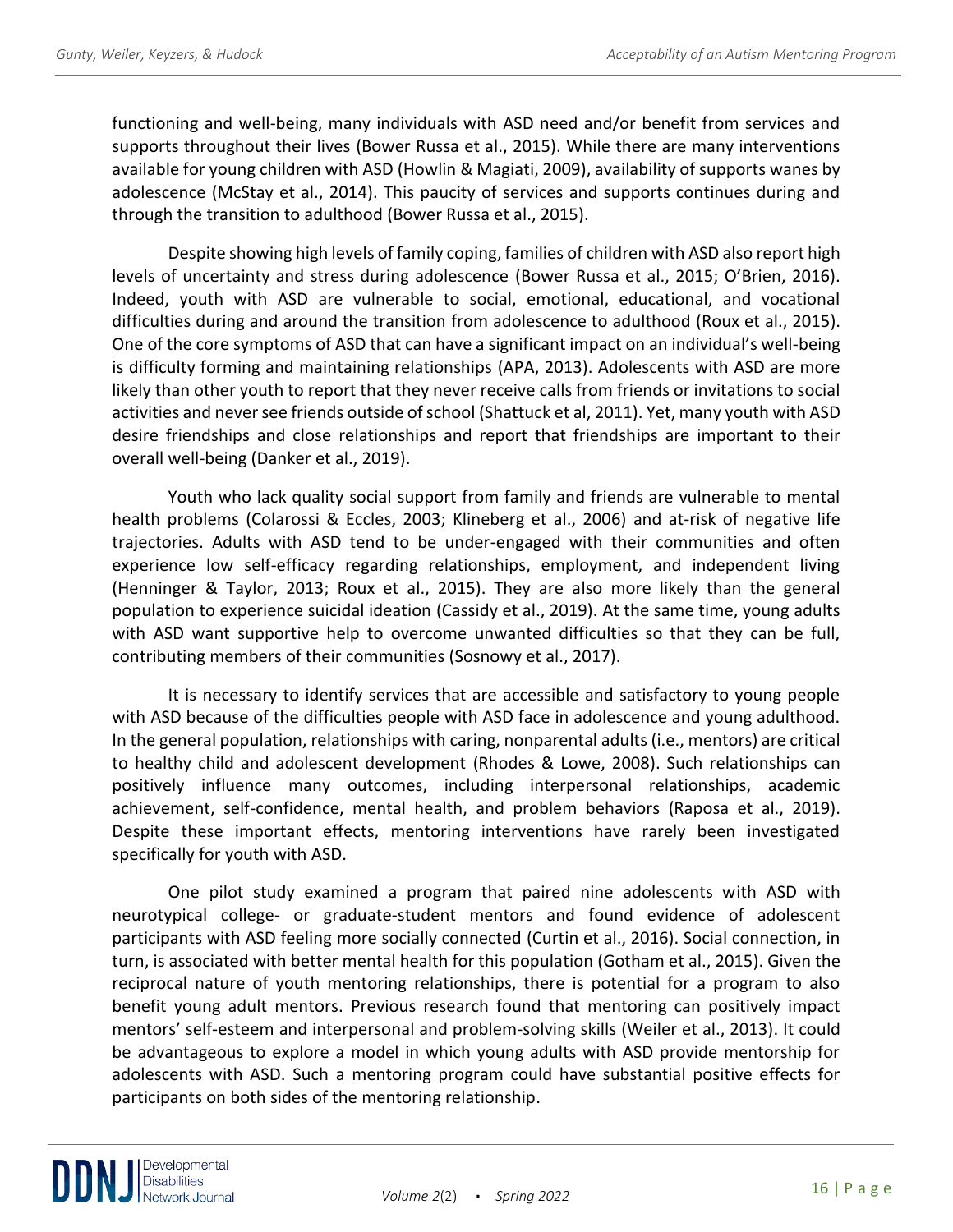Although youth and adults with ASD may have challenges building relationships, this unique model could bolster resilience for youth and adults. There is evidence that bringing people with ASD together in a group setting can relieve loneliness and ameliorate comorbid mental health difficulties such as anxiety and depression (Spain & Blainey, 2015). A mentoring program in which all participants have ASD could produce similar effects because of the shared experience of living as a person with ASD in a world built around neurotypical individuals. In addition, having mentors who have faced the challenges mentees are currently facing could allow for more targeted and relevant support. Despite this potential, no known program has used adults with ASD as mentors for adolescents with ASD.

Given these preliminary results and associations, mentoring seems like an important and promising support for adolescents with ASD that could benefit from further investigation. The purpose of the current acceptability study was to assess how well the proposed mentoring intervention for adolescents with ASD was received by members of the target population and the extent to which they believed the new intervention might meet the needs of the target population. Following guidelines for assessing the acceptability of a new social and behavioral health intervention with qualitative methods (Ayala & Elder, 2011), our primary research questions were: (1) To what extent do youth with ASD, parents of youth and young adults with ASD, and adults with ASD perceive a need for a mentoring program for adolescents with ASD? (2) To what extent do youth with ASD, parents of youth and young adults with ASD, and adults with ASD perceive the proposed mentoring program as acceptable (i.e., Do the benefits outweigh the costs? Is the model satisfactory?)?

#### **Method**

Researchers obtained Institutional Review Board (IRB) approval from the associated university. Participants were informed of the study opportunity in collaboration with a local public high school, an ASD advocacy organization, and a local post-secondary program that supports adults with ASD in developing life skills. Participants included high school students with ASD, parents of high school students or young adults with ASD, and adults with ASD. Adolescents and their parents learned of the opportunity through email from special education teachers and school counselors. Parents also learned of the opportunity through the advocacy organization email announcements. Adults with ASD learned of the opportunity via email announcements from the post-secondary program and/or the advocacy group. Participants who expressed interest were referred to the study team. Inclusion criteria for each group was as follows: high school students with ASD between the ages of 14-21, parents of individuals with ASD, and adults with ASD. Participants also had to be able to commit to up to 2 hours of participation. Adolescent participants did not have an intellectual disability (IQ under 70), as determined by school personnel, and all participants spoke and understood English fluently. Informed assent and consent were obtained from research participants with accommodations made as needed (e.g., reading the consent aloud) in accordance with guidelines from the IRB.

In six semistructured focus groups of four to seven people each (total *N* = 33 participants; see Table 1 for demographics of focus group participants), researchers worked with participants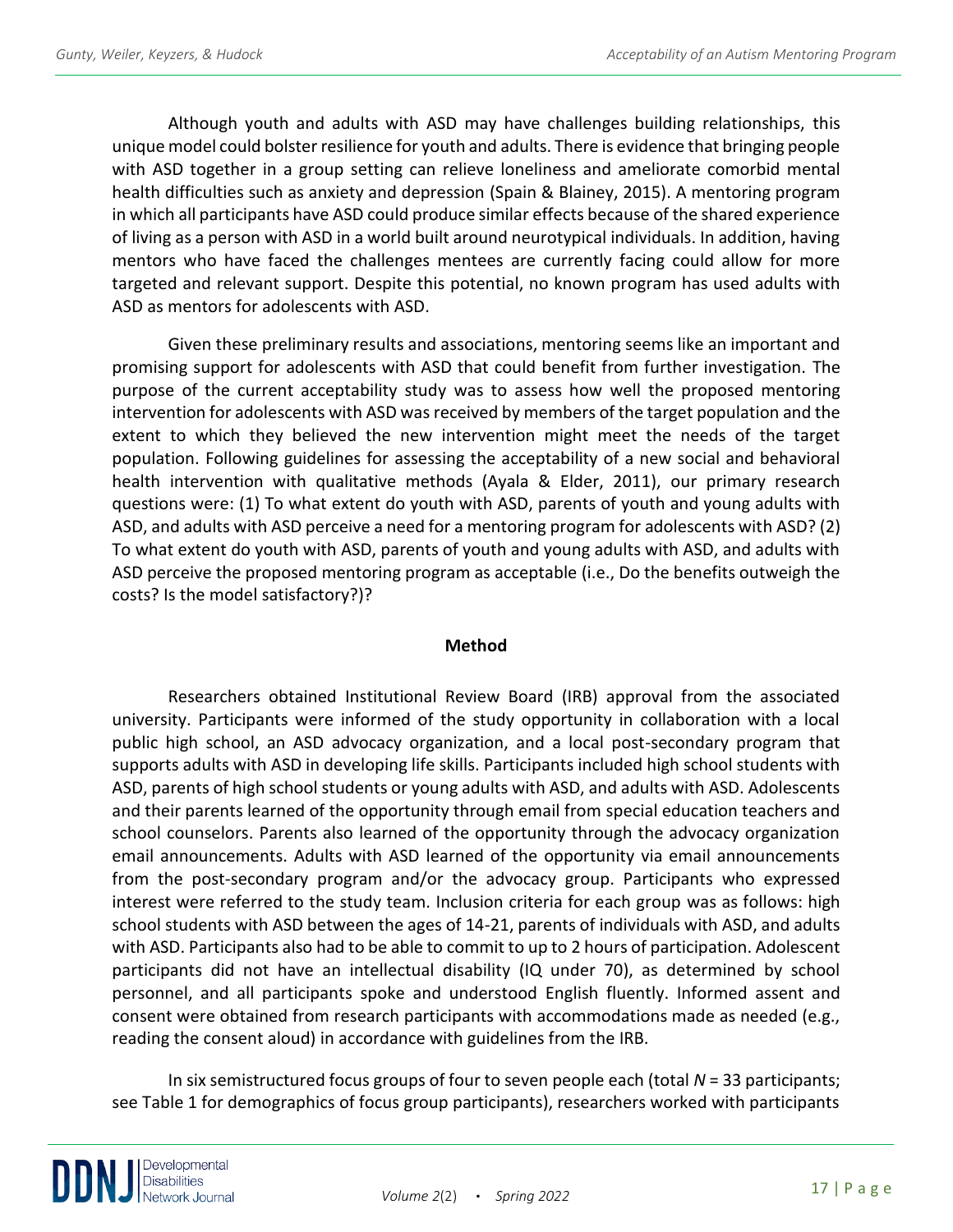## **Table 1**

|                                       | People with autism |                |              | Parents of people with autism |              | Combination    |
|---------------------------------------|--------------------|----------------|--------------|-------------------------------|--------------|----------------|
| Focus group                           | Young adults       | Adolescents    | Adults       | Young adults                  | Adolescents  | Community      |
| N                                     | 6                  | $\overline{4}$ | 6            | 6                             | 7            | 6              |
| Gender <sup>a</sup>                   |                    |                |              |                               |              |                |
| Male                                  | 4                  | 4              | 6            | 5                             | 5            | $\overline{2}$ |
| Female                                | 2                  | 0              | 0            | 1                             | 2            | 3              |
| Race <sup>a</sup>                     |                    |                |              |                               |              |                |
| White                                 | 6                  | 3              | 5            | 6                             | 6            | 5              |
| Asian                                 | 0                  | $\mathbf{1}$   | $\mathbf{1}$ | 0                             | $\mathbf{1}$ | 0              |
| Age (years)                           | 18-32              | $14 - 17$      | 19-56        | 49-69                         | 35-59        | $28 - 48^a$    |
| Education <sup>a</sup>                |                    |                |              |                               |              |                |
| High school diploma                   | 4                  | N/A            | 2            | 3                             | 4            | 0              |
| Some college                          |                    | N/A            | 1            |                               |              | 3              |
| Graduate<br>or<br>professional degree | 0                  | N/A            | 1            | 3                             | 2            | 1              |

## *Demographics of Focus Group Participants*

<sup>a</sup>Not all participants reported this demographic. Data reported are for participants who provided information.

to explore the need and acceptability of a mentoring program to bridge the gap between the support youth with ASD need and what they currently receive. The six groups consisted of three groups of youth and young adults with ASD and three groups of adults who were parents of youth with ASD or other adults with ASD. Focus groups were held within conference spaces at a local autism advocacy organization. The focus group format was semistructured and included a series of open-ended questions with follow-up probing questions. Sample focus group questions included the following.

- Given our brief description and discussion of this potential mentorship program, what are some of the pros and cons of participating in such a program?
- Do you have concerns or worries about participating in a program liked this?
- What type of training would you find helpful before participating?
- Has your child had a relationship with a person who has provided them with ongoing guidance and advice (mentor)? If yes, please describe this relationship.
- Do you believe your child would benefit from having a relationship with a mentor who also has ASD? Why or why not?
- Do you believe you have/would have benefited from having a relationship with a mentor?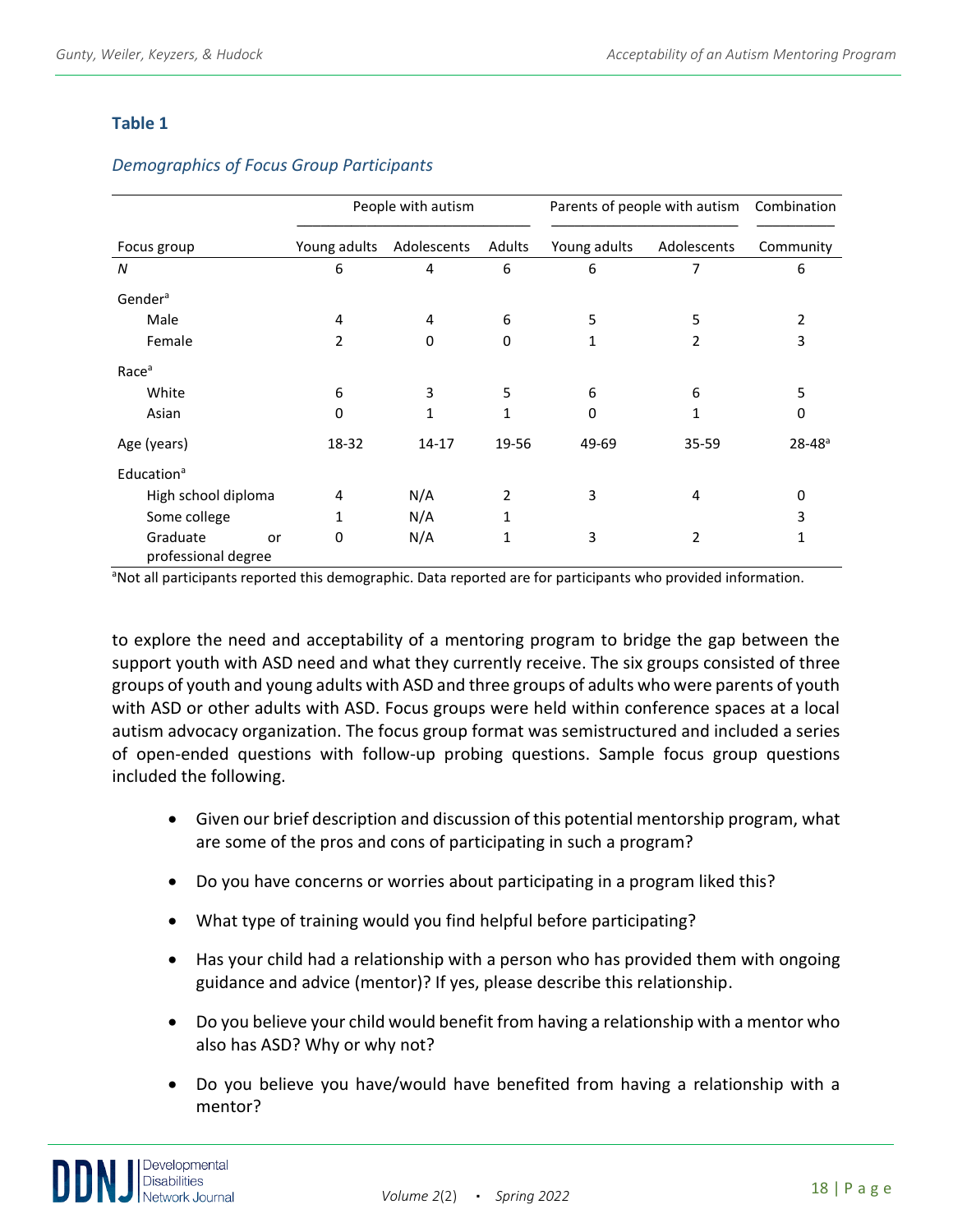• What type of mentoring experiences do you feel would have been helpful to you as a child/teen?

Trained facilitators were encouraged to follow the discussion thread of the group so long as it fit within the scope of the study. Each focus group included two facilitators including one of the principal investigators and a graduate student researcher.

Focus groups were audio recorded and transcribed verbatim. Two graduate student researchers used thematic analysis to analyze the transcriptions (Braun & Clarke, 2006). Student coders were supervised by a principal investigator who has extensive experience with qualitative research and thematic analysis. Each researcher analyzed the transcripts separately and identified content themes within and across the transcripts. Given the clear scope and purpose of the study, identified codes and subsequent themes were very similar between reviewers and consensus coding was used in finalizing the themes. The coding structure was reviewed by the principal investigators, including an expert in ASD (licensed psychologist in a specialty autism clinic, researcher evaluating autism interventions) and an expert in youth mentoring intervention models (researcher evaluating youth mentoring programs). The research team discussed the themes and their relative importance. Namely, researchers discussed which themes from the focus groups were most important and relevant when considering the development of a program in which adults with ASD mentor youth with ASD. Researchers then brought the themes to the community steering committee (composed of adults with ASD and parents of youth with ASD) for a final member check to ensure that the identified themes were comprehensive and complete. The final step was contextualizing the themes and writing an integrated storyline to show relationships among the themes.

## **Results**

Three themes were identified in the focus groups: need for mentoring relationships, acceptability of a mentor with ASD (benefits), and acceptability of a mentor with ASD (concerns). A summary of these themes is provided in Table 2 and described below.

## **Need for Mentoring Relationships**

Overall, there was a perceived need for mentoring of youth with ASD. Parents of youth with ASD reflected on the support their children had received up until adolescence: therapy, social skills groups, personal care assistants (PCAs, people [usually young adults] hired to help someone with a disability with activities of daily living), and nannies or other support professionals. However, parents did not feel that these supports were adequate for meeting the adolescents' current needs for social and emotional support. One parent put it this way, "He has a PCA…but we still feel like we don't meet his needs." Another parent spoke to the decreasing availability of formal supports and recreational activities targeted towards youth with ASD as her son aged, saying, "As he got older and those options started closing in or wrapping up, it has been a little bit more difficult to find or give him the [social and relational] support he needs." A third parent agreed, stating that her adult son "never had a support group or anything like that, and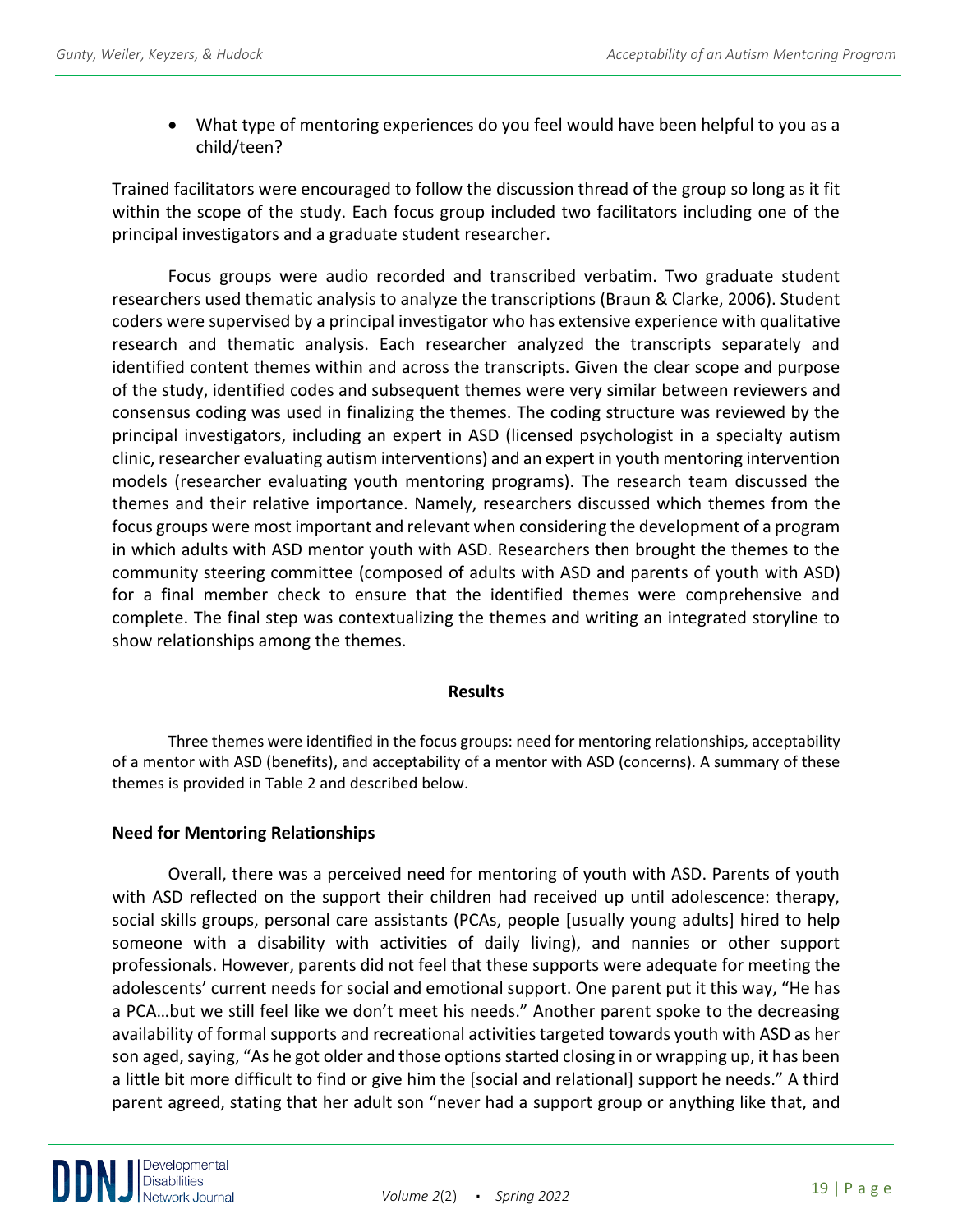I've always wished he could have. So, I think there is a need [for a mentor program] out there." Overall, the parents conveyed confidence that a mentoring program would help fill the gap between current supports and the needs of youth with ASD.

## **Table 2**

#### *Identified Themes*

| Theme                               | Description                                                      |  |  |  |  |
|-------------------------------------|------------------------------------------------------------------|--|--|--|--|
| Need for mentoring relationships    | • Current supports not adequate for meeting adolescents' needs   |  |  |  |  |
|                                     | • Decreasing availability of supports for adolescents            |  |  |  |  |
|                                     | • Need for belonging and social affiliation                      |  |  |  |  |
|                                     | • Mentoring could fill the gap between needs and current access  |  |  |  |  |
| Acceptability of a mentor with ASD: | • Common ground                                                  |  |  |  |  |
| <b>Benefits</b>                     | • Relatability                                                   |  |  |  |  |
|                                     | • Allows people with ASD to learn from other people with ASD     |  |  |  |  |
|                                     | • Better able to understand youth's challenges                   |  |  |  |  |
|                                     | • Vision of what is possible for the future                      |  |  |  |  |
|                                     | • Normalizing youth's experiences                                |  |  |  |  |
|                                     | • Youth could feel more comfortable and open                     |  |  |  |  |
|                                     | • Benefit for the mentor - being able to contribute to community |  |  |  |  |
| Acceptability of a mentor with ASD: | • Similar struggles                                              |  |  |  |  |
| <b>Potential Concerns</b>           | • Adult readiness to be a mentor                                 |  |  |  |  |
|                                     | • Lost benefits of neurotypical mentor such as social modeling   |  |  |  |  |

Coupled with increased need for social and emotional support during adolescence, participants (particularly adults with ASD and parents of individuals with ASD) worried about youth with ASD finding belonging and social affiliation. One adult simply stated, "There's a lot of need out there…. Young adults [with ASD] struggle to maintain connection." One adult with ASD stated that they would have liked having a mentor to gain an "insider's perspective" on growing up with autism. One participant specifically expressed that high school had been very challenging for him and that there was a lack of support in high school. Of those who noted previous mentoring-like experiences, mentors were typically paid professionals (e.g., social workers, case workers, and mental health practitioners). An adult with ASD spoke about these difficulties, saying of the transition from elementary school to high school, "Heaven help you if you're different in any way." In addition, a youth with ASD noted the importance of having a nonparental adult to talk with, saying, "Sometimes it can be difficult to talk a lot with parents. But, yeah, I think it would be easier talking about [social difficulties] with a mentor."

Across all participants, the need for a mentoring program was clear. Each group of participants highlighted the difficulties of adolescence and the difficulty for youth with ASD. All participant groups indicated that a mentoring program could start to fill the gap between what youth with ASD need and the supports to which they have access.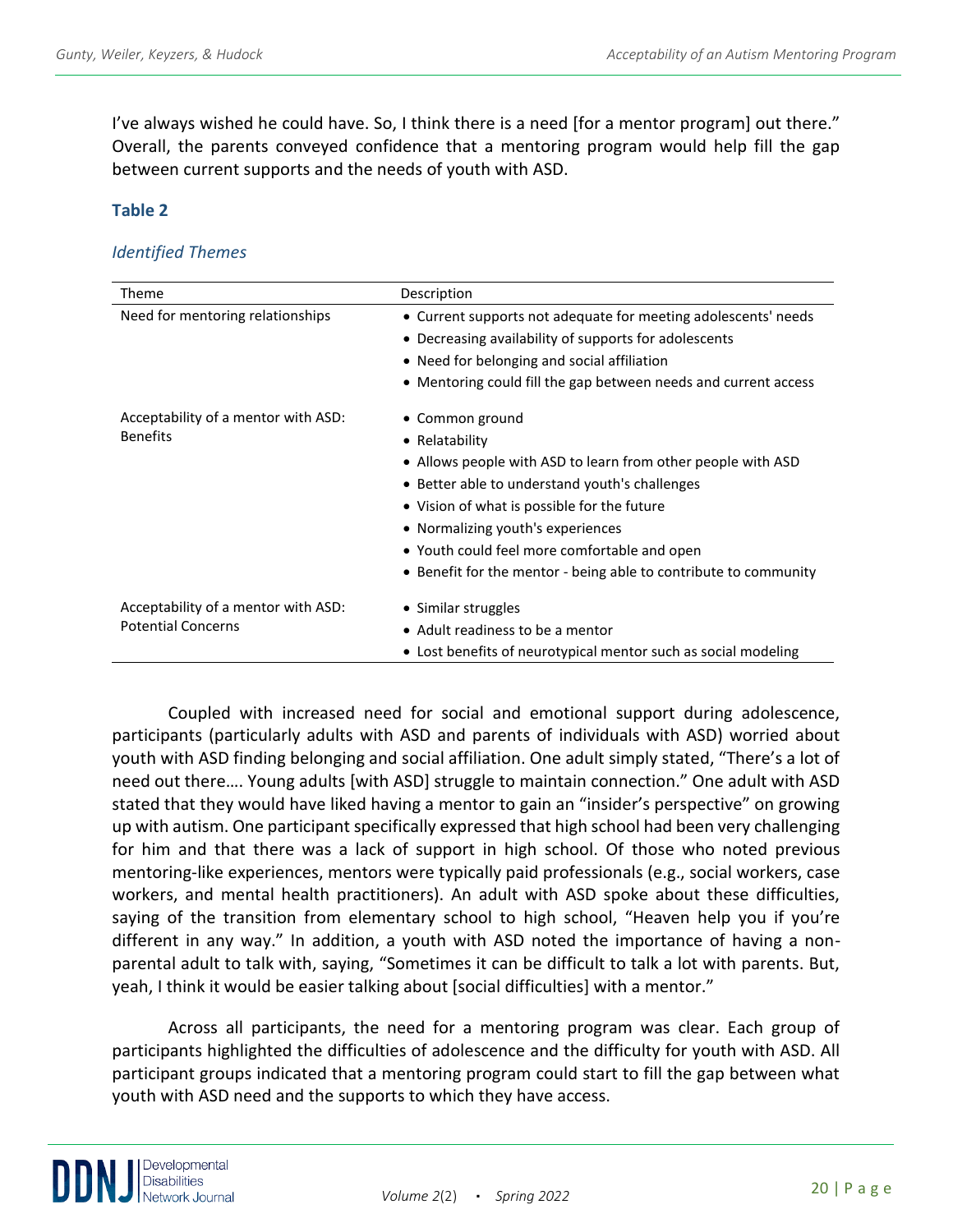## **Acceptability of a Mentor with ASD**

Following a brief description of a new intervention model that would include adults with ASD as mentors, participants were asked to discuss the acceptability of the model, including any potential benefits and challenges of such a program. All parents of youth with ASD agreed that they would want their child to participate in a program like the one presented. Participants were quick to share their enthusiasm for the idea of building a program with mentors with ASD despite a few potential challenges (noted below).

## *Benefits*

Many participants reported that having a mentor with ASD would provide common ground between the mentor and mentee. They believed a mentor with ASD would be able to relate to a mentee with ASD and share their own experiences of growing up. One adult with ASD shared, "Having someone on the spectrum who is doing [the mentoring] is a whole different thing that is really valuable." Another adult with ASD stated the rationale for this very clearly:

*It's important for kids on the spectrum to be with adults on the spectrum. We come with our own set of challenges and knowing that, knowing what to expect, knowing where to go for help, knowing how to advocate for yourself…. In this, we have an opportunity with this generation of autistic kids to help them be a little more successful than maybe [we] were.*

Furthermore, an adult with ASD noted a potential downside of having a neurotypical mentor, stating, "There is so much stress on mainstreaming that the kids with ASD who can learn from each other are being spread out too far." This participant was speaking to a frequent recommendation for parents to place their child with ASD in settings with neurotypical peers (referred to as "mainstreaming") as often as possible, so the child learns socially acceptable behavior from peers. This encouragement to mainstream children was also reflected in parents' comments in focus groups, but this adult with ASD noted a possible loss that occurs when such recommendations are followed—children with ASD do not have the ability to learn from each other.

Participants also noted that a mentor with ASD would better understand what the youth is experiencing, which could be particularly important for youth who may have difficulty articulating their experiences. One parent whose daughter attended a support group led by an adult with ASD shared,

*It was really valuable to have someone on the spectrum who was doing the mentoring because she was able to interpret and explain to the parents a lot of things we just didn't understand and never would have figured out.*

Generally, participants believed connecting adults and youth both with ASD would allow the mentees (and their parents) to see what is possible for the youth. The mentors could become types of models of what the youth could attain later in life. One parent said of possible adult mentors with ASD, "They've been there. They've done it, and it's possible." Another parent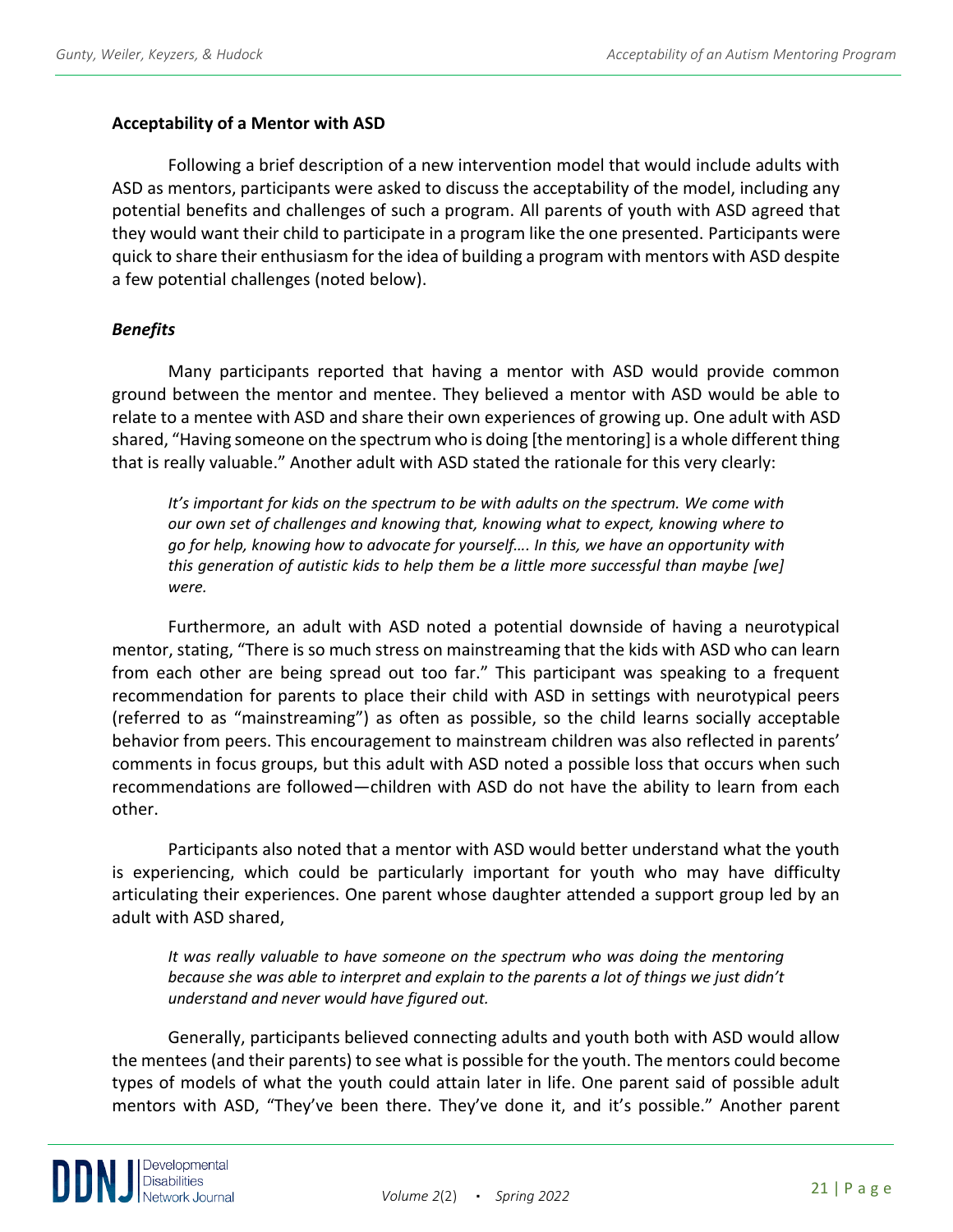shared how this benefit could extend to the rest of the family, "Maybe if we understood better his true capabilities, then we could understand [what his options are]."

Another very common theme throughout the focus groups was that connecting with a mentor with ASD could also normalize the youth's experiences, which could decrease loneliness. For example, parents stated, "I don't think my daughter understood ASD until she was around other kids with autism." Another discussed the ways in which youth with ASD appreciate connecting with other people with ASD, stating, "They get excited because they find other people like themselves." Participants indicated that mentors with ASD could help youth find and understand their identities generally, and their autistic identities specifically, through the mutual understanding that would emerge in this type of relationship.

Another noted benefit to utilizing mentors with ASD was that youth might feel more comfortable and open. Youth with ASD often struggle with social skills, and this difficulty can cause social anxiety. Participants discussed how having mentors with ASD might lessen this social anxiety. One stated,

*I think just letting them…express themselves freely would be important for any kid on the spectrum because social abilities are probably one of the toughest things out there. For them to be able to communicate with someone else and know it's okay if something comes out that's not appropriate…. Just to be able to express themselves would be a big plus, with the freedom to be able to [make mistakes].*

Participants also spoke about how this type of mentoring relationship could directly benefit the mentor. Adults with ASD, in particular, focused on the fact that people with ASD sincerely want to help others, but they do not always have an opportunity to do so. One such participant shared, "When a person with autism actually genuinely helps somebody in a legitimate way, that's very meaningful to them." This potential for such a program to benefit the mentor is an important aspect that would be unique to a model that includes mentors with ASD.

## *Concerns*

Participants' concerns regarding mentors with ASD were two-fold. First, participants suggested that the mentor and the mentee might have similar struggles (e.g., co-occurring disorders). For example, one adult with ASD shared, "If both individuals have some anxiety issues…worst case scenario would be they both start shutting down." In this case, participants noted that with the right type of training and support, mentors with ASD could successfully provide this support despite such possible struggles. One participant stated that adult mentors with ASD would need

*…guidance continuously throughout the mentorship, just kind of sitting in the background… and then if they get to a place where they're stumped or something, they step in and just nudge a little bit in the right direction.*

Second, some of the parents of the young adults with ASD were skeptical about whether their adult child would be ready to be a mentor for a youth with ASD. Others felt that they could see

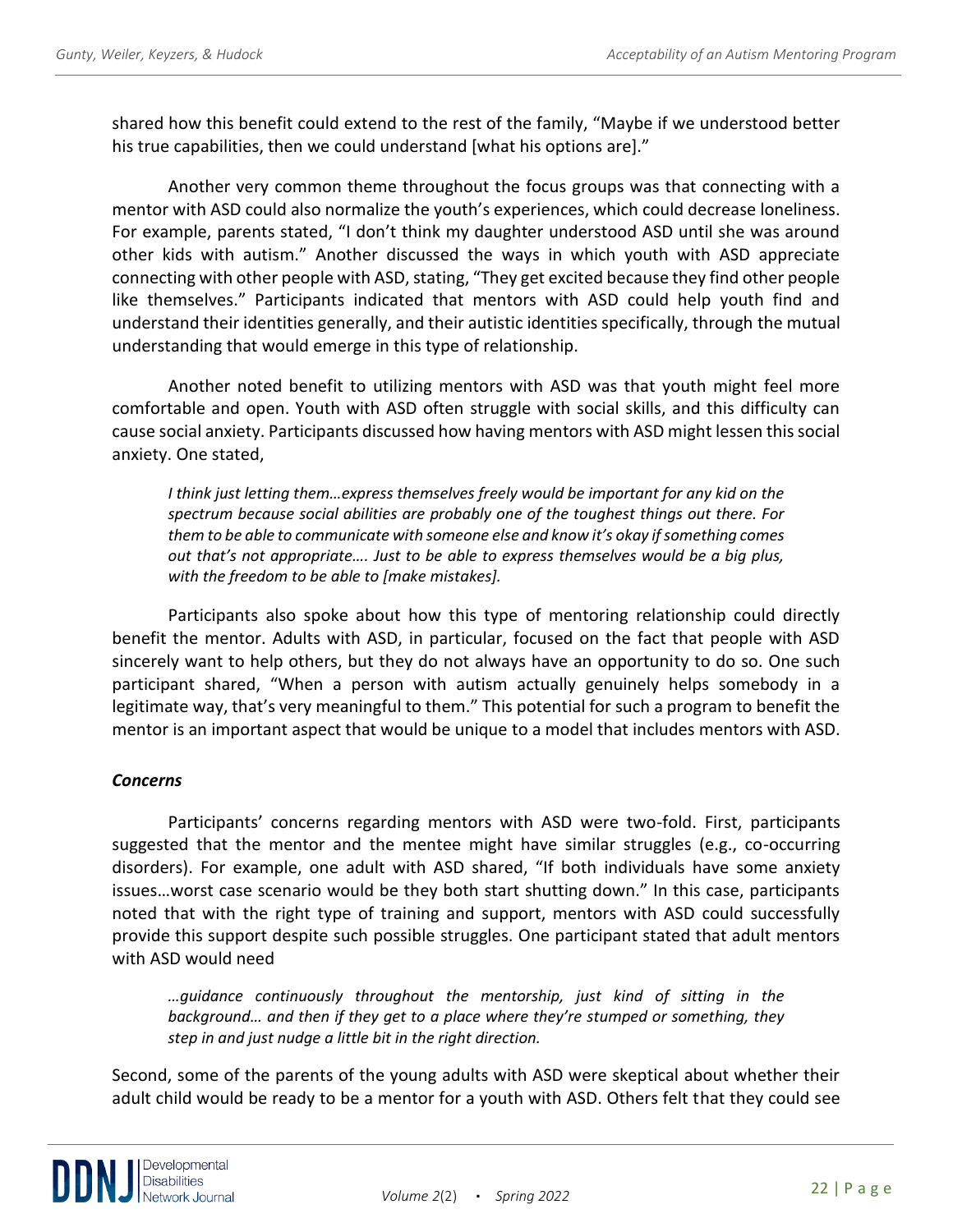their child being a mentor under certain conditions (i.e., with quality training). Some participants thought there would be more benefits to having a neurotypical mentor. For example, a few participants suggested that neurotypical mentors may have an easier time modeling socially acceptable behavior for the youth. One young adult with ASD stated, "It could also be beneficial if they have [neurotypical] mentors to help with things that people with autism could not."

## **Discussion**

An intervention in which adolescents with ASD are matched with adults with ASD in supportive mentoring relationships could meet a current unmet need in formal support services for young people with ASD. Adolescents with ASD, parents of adolescents and young adults with ASD, and adults with ASD agreed that adolescence is a particularly challenging developmental stage when many youth experience social and emotional difficulties. A mentoring program could intervene to ameliorate some of these negative feelings and experiences. When presented with a program model that included adults with ASD as mentors, participants thought it would lessen youth's feelings of being different and increase the empathy felt by the mentor. Participants discussed the many benefits that come when people with ASD can be together and learn from one another.

It was also noted that this type of mentoring program could increase individual and parental expectations for the youth's future. The mentors would become models for what is possible in the youth's lives over time. Individual and family expectations strongly influence outcomes for people with intellectual and developmental disabilities (including ASD, e.g., Carter et al., 2012), so the potential influence on expectations may be integral to the success of this type of mentoring program. Despite overwhelming support for a mentoring program for adolescents with ASD in which adults with ASD provide mentorship, there were some potential concerns (e.g., mentors and mentees sharing similar struggles rendering the relationship too difficult).

Though there were a variety of perspectives represented in the focus groups, participants were recruited through a few programs within one metro area where the proposed mentoring program was anticipated to run. It is possible that individuals not connected to these types of programs or who live in rural communities would have different perspectives on this topic. Furthermore, this is an assessment of need and acceptability in one community, so these results might not be generalizable to other communities. This was also a conceptual exploration in which participants were asked to respond to an idea about a possible program; these same participants might feel differently when responding to the actual implementation of such a program.

As such, a vital next step in this area of research is to explore the development and implementation of the proposed intervention model that includes incorporating feedback from participants in this study. Researchers need to investigate whether such a program is feasible, practical, and likely to improve the well-being of mentors and mentees. Closely studying intervention implementation will help identify what types of structure, support, and training are required to enhance the success of a mentoring program in which both the mentor and mentee are diagnosed with ASD. This is a promising area of inquiry that may open new avenues through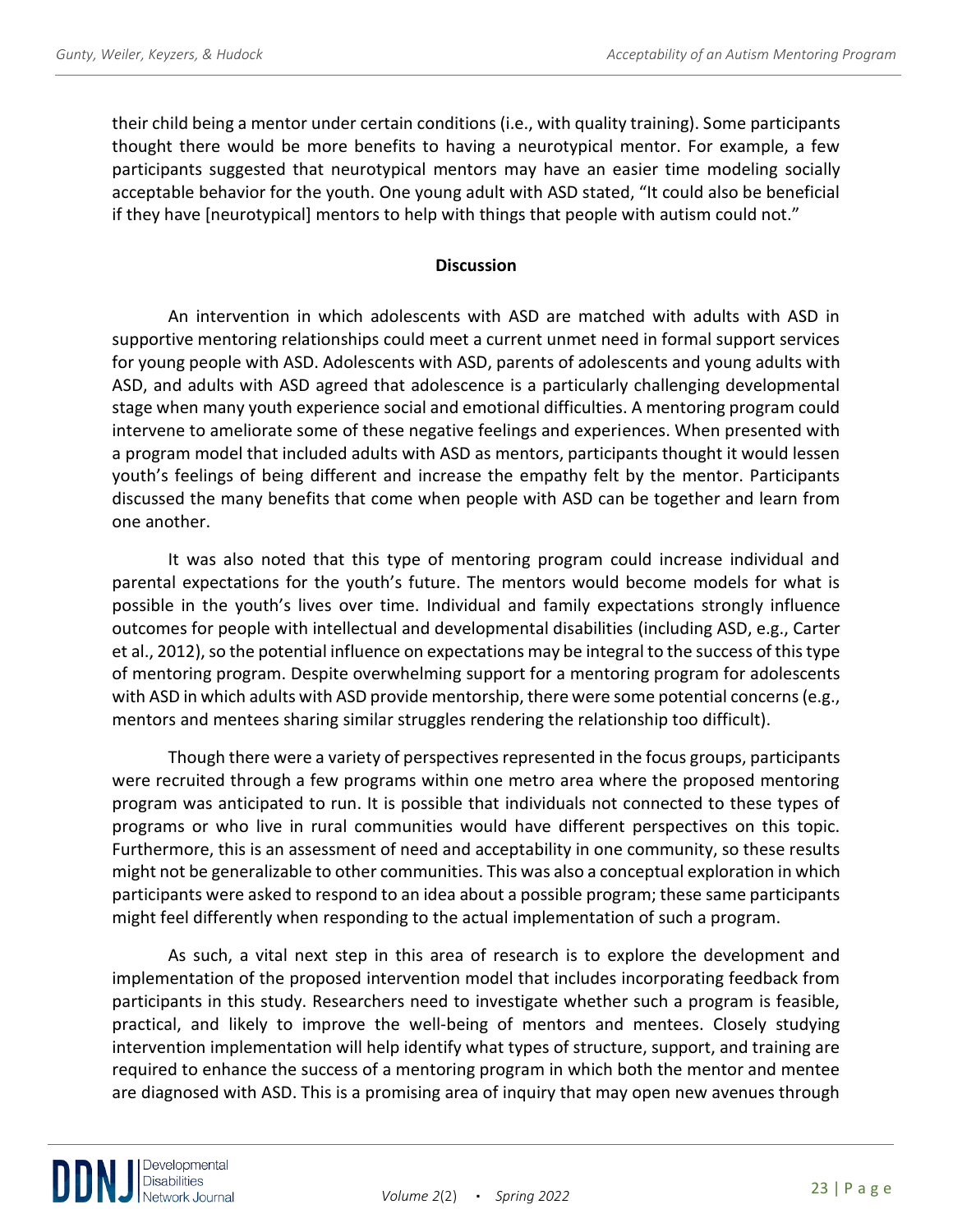which youth with ASD are supported and through which young adults with ASD contribute to their communities in a way that only they can.

#### **Conclusion**

Participants in this study were clear that youth with ASD need social support from nonparental adults beyond what is currently available. All key stakeholders agreed that a mentoring program in which youth mentees with ASD are paired with adult mentors with ASD would be an acceptable model for this. The participants reported that such a program would have potential to benefit both the mentor and the mentee. As this type of program is developed, it will be important to use quantitative and qualitative methods to better understand the potential impacts on participants and the types of supports that are needed to make the model a success.

#### **References**

- Ayala, G. X., & Elder, J. P. (2011). Qualitative methods to ensure acceptability of behavioral and social interventions to the target population. *Journal of Public Health Dentistry, 71,* S69-S79.
- American Psychiatric Association. (2013). *Diagnostic and statistical manual of mental disorders* (5<sup>th</sup> ed.). <https://doi.org/appi.books.9780890425596.dsm01>
- Bower Russa, M., Matthews, A. L., & Owen-DeSchryver, J. S. (2015). Expanding supports to improve the lives of families of children with autism spectrum disorder. *Journal of Positive Behavior Interventions*, *17*(2), 95–104.<https://doi.org/10.1177/1098300714532134>
- Braun, V., & Clarke, V. (2006). Using thematic analysis in psychology. *Qualitative Research in Psychology, 3,* 77-101.
- Carter, E. W., Austin, D., & Trainor, A. A. (2012). Predictors of postschool employment outcomes for young adults with severe disabilities. *Journal of Disability Policy Studies*, *23*(1), 50–63. [https://doi.org/](https://doi.org/%2010.1177/1044207311414680)  [10.1177/1044207311414680](https://doi.org/%2010.1177/1044207311414680)
- Cassidy, S., Bradley, P., Robinson, J., Allison, C., Mchugh, M., & Baron-cohen, S. (2019). Suicidal ideation and suicide plans or attempts in adults with Asperger's syndrome attending a specialist diagnostic clinic: A clinical cohort study. *The Lancet Psychiatry*, *1*(2), 142–147. [https://doi.org/10.1016/](https://doi.org/10.1016/%20S2215-0366(14)70248-2)  [S2215-0366\(14\)70248-2](https://doi.org/10.1016/%20S2215-0366(14)70248-2)
- Colarossi, L. G., & Eccles, J. S. (2003). Differential effects of support providers on adolescents' mental health. *Social Work Research*, *27*(1), 19–30.
- Curtin, C., Humphrey, K., Vronsky, K., Mattern, K., Nicastro, S., & Perrin, E. C. (2016). Expanding horizons: A pilot mentoring program linking college/graduate students and teens with ASD. *Clinical Pediatrics*, *55*(2), 150–156[. https://doi.org/10.1177/0009922815588821](https://doi.org/10.1177/0009922815588821)
- Danker, J., Strnadová, I., & Cumming, T. M. (2019). Picture my well-being: Listening to the voices of students with autism spectrum disorder. *Research in Developmental Disabilities*, *89*(February), 130–140.<https://doi.org/10.1016/j.ridd.2019.04.005>